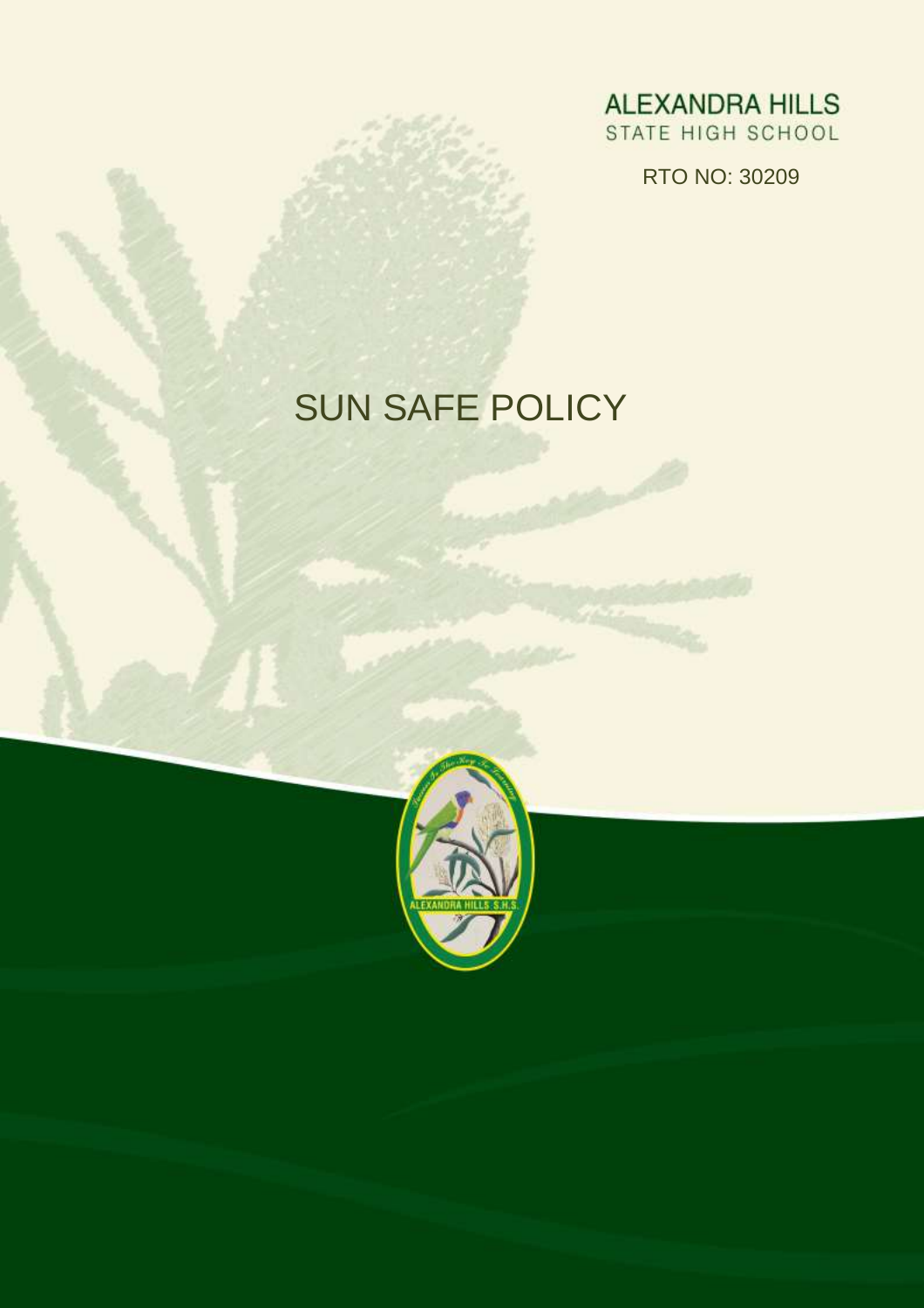# Sun Safe Policy

## **Rationale**

Too much exposure to ultraviolet (UV) radiation from the sun causes sunburn, skin damage and increases the risk of skin cancer. Sun exposure in the first 15 years of life contributes significantly to the lifetime risk of developing skin cancer. Austral has the highest rate of skin cancer in the world.

Being Sun Smart is an important life-long habit that is important to the health of all Australians. Alexandra Hills State High School realises the need to protect the skin of both students and staff, and to provide education about SunSmart behaviour, thus reducing the risk of skin damage from exposure to the sun.

#### **Aims**

Alexandra Hills State High School endeavours to minimise the exposure of its students and staff to harmful UV radiation from the sun through:

- Enforcement of a sun smart dress code
- A focus on providing appropriate and sufficient shade facilities
- Education within the curriculum to develop awareness and foster self-responsibility for skin cancer prevention and early detection
- A proactive risk management system ensuring sun protection is managed effectively for all school activities

#### **Implementation**

- The school will inform parents of the sun-safe policy when a child enrols
- The sun-safe policy will be available on the school website
- The school will seek ongoing support from parents for the policy and its implementation through the newsletter
- All new staff will be informed of the sun-safe policy at their health and safety induction.
- Incorporate education programs that focus on skin cancer prevention into the school curriculum
- Ensure the students wear the uniform in a way that complies with the sun-safe policy
- Provide 30+ broad-spectrum water resistant sunscreen when involved in outdoor activity. Students are also encouraged to supply and reapply their own at regular intervals
- Proactively encourage students in the use of their 30+ broad spectrum sun screen.
- Provide adequate 30+ broad spectrum sun screen in outdoor Physical Education classes, and outdoor activities. Parents are to advise the school if their child has an allergy to specific sunscreen brand, and will use their own or none of this is the case.
- Encourage students without adequate sun protection to sue shade areas during morning tea and lunch times.
- Encourage students to wear sunglasses where it is safe and practical to do so
- Encourage students to wear swim shirts, long or short sleeve of lycra fabric with a UVP rating when involved in outdoor swimming activities
- Encourage all staff to act as positive role models for students in all aspects of sun=safe dress and behaviour
- Ensure that the risk of exposure to UV radiation is included in the risk assessment for all activities, which will include ensuring that adequate shade is provided for sports carnivals and other outdoor events.
- Sun protection and skin cancer awareness programs are incorporated into appropriate areas of the school curriculum
- Review the school uniform code regularly with consideration to the Queensland Cancer Fund SunSmart clothing guidelines.